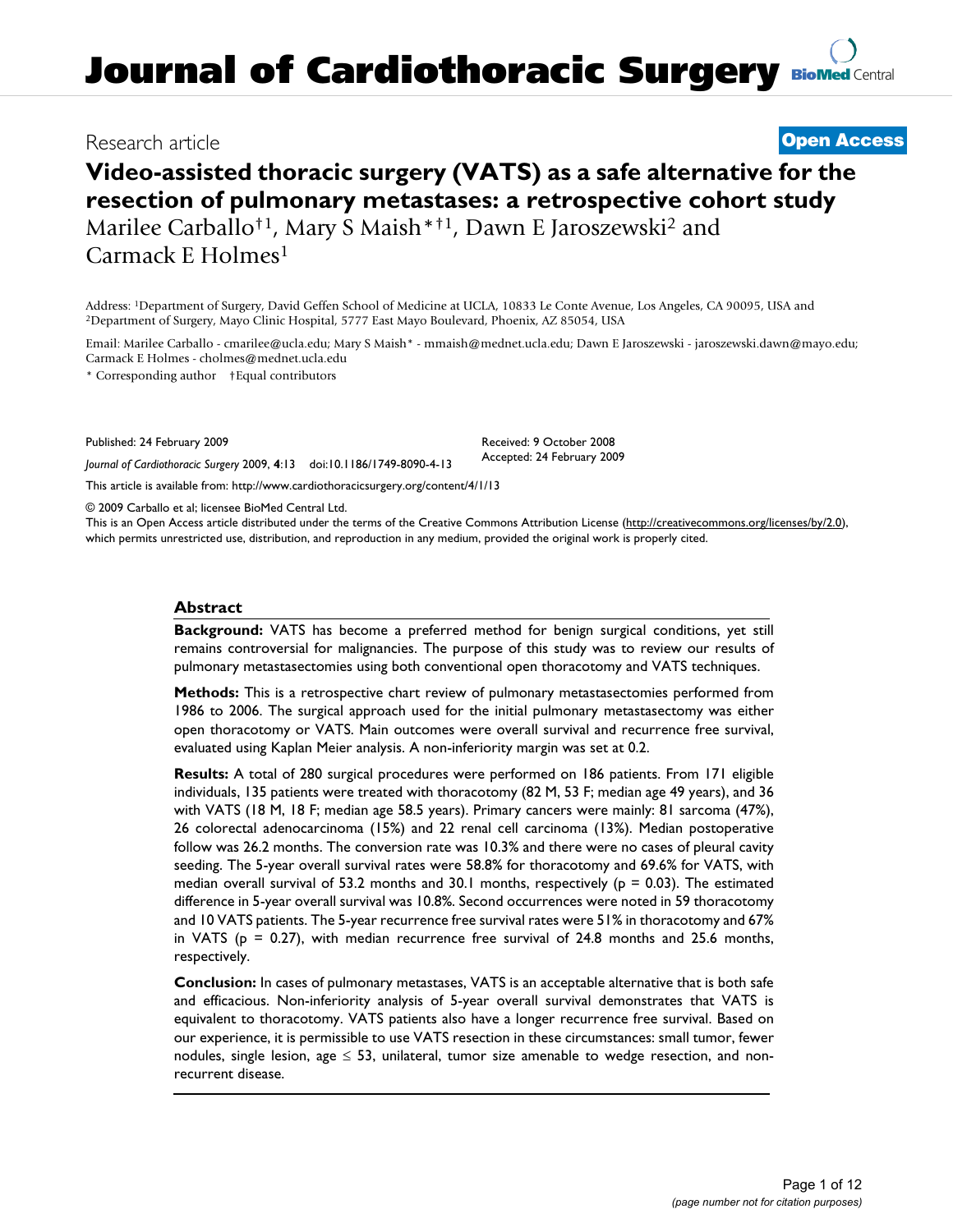#### **Background**

Like other surgical specialties, thoracic surgery is moving towards less invasive techniques. In thoracic settings, a minimally invasive approach offers numerous benefits to the patient. Since its introduction in the early 1990s, video-assisted thoracoscopic surgery (VATS) has acquired widespread favor and is currently an essential part of thoracic surgeon armamentarium. VATS procedures are being used intensively to detect, diagnose and treat various benign conditions of the lungs, pleura, diaphragm, mediastinum, and upper GI tract.

Despite the controversy of using VATS to treat malignancies, anatomic pulmonary resection by VATS has become a widely accepted treatment for primary lung cancers as well as pulmonary metastases in the last decade [1]. VATS lobectomy with lymph node dissection has already gone well beyond the stage of an experimental technique and is on the way to becoming a standard procedure for stage I and II non-small cell lung cancer [2]. Although most pulmonary metastases are discreet peripheral nodules and can be completely removed by wedge resection, making them the perfect candidates for VATS, some issues exist concerning the safety of VATS – incomplete resection, port site and pleural cavity seeding [3]. But most often, VATS is criticized due to inability to perform thorough palpation of the entire lung, the well-established method to detect occult nodules missed on a conventional CT scan [4].

Although recent advancements in preoperative and intraoperative imaging allow detection of even non-palpable nodules [5], limited data directly comparing the oncological soundness of thoracotomy and VATS are available. In this study, we review our results of pulmonary metastasectomies using both VATS and conventional open thoracotomy techniques. We compare long-term clinical outcomes in order to determine whether or not VATS is of disadvantage to the patient from an oncologic standpoint. Given that the reported range of 5-year overall survival for patients with pulmonary metastases treated with VATS or thoracotomy varies from 30–50% among several independent studies [6-13], we also performed a non-inferiority analysis to compare the 5-year overall survival between the standard treatment (thoracotomy) and the newer treatment (VATS).

#### **Methods**

#### *Eligibility Criteria*

Patients with previous oncologic history were referred to our institution for surgical management of lung metastases. All patients who underwent a potentially curative resection of pulmonary metastases, had eradication of primary tumor, and absence or effective treatment of metastases at other organs – before or concurrent with pulmonary metastasis – were identified and included in

this study. Patients were considered eligible for curative surgery on the basis of traditional staging (chest radiograph, bronchoscopy, thoracic/abdominal/brain CT). Surgeries performed for incomplete resection, biopsyonly and/or other diagnostic purposes were excluded.

#### *Study Design*

A retrospective chart review of patients who underwent metastasectomies from January 1986 to November 2006 was conducted using the Patient Centric Information Management System at University of California, Los Angeles. This study reviews and compares the surgical treatment of pulmonary metastases by either traditional open thoracotomy or VATS. We also used a per-protocol analysis to analyze non-inferiority [14].

Patients were divided into 2 groups, based on the surgical approach used for the initial metastasectomy. Similar to the methodology of the International Registry of Lung Metastases, information was collected in four parts: (1) demographics, (2) oncological features of the primary neoplasm, (3) operative information of each metastasectomy, and (4) follow-up, including relapses of primary cancer, deaths and recurrences [15]. Maximum resection in one operation was counted as a type of resection, even if further wedge or segmental resections were performed. Pulmonary lesions were detected during routine followup by conventional CT scanner. The metastatic nature of lesions was presumed, but definitive diagnosis was made only after pathologic examination of resected specimens. Locoregional control was assumed.

#### *Baseline and Treatment Assessments*

The primary outcome was overall survival (OS). The start point was taken as the date of resection of first pulmonary metastases (in cases of staged operation, the date of last operation). The Social Security Death Index (SSDI) was accessed for the patient status as of October 15, 2007. The endpoint was taken as either the date of death, or either October 15, 2007 or date of last follow-up, whichever was later, in cases where SSDI showed that a patient was alive. The secondary outcome was recurrence free survival (RFS), defined as date of initial metastasectomy to date of recurrence, instead of death. Disease free intervals (DFI) were defined as follows: (1) DFI-1: time between primary neoplasm and first pulmonary occurrence, (2) DFI-2: time between first and second occurrences, and so forth (i.e. DFI-3 to DFI-n).

To examine non-inferiority, the null hypothesis  $(H_0)$  of the present study was that the absolute difference in 5 year survival between standard thoracotomy and VATS exceeds the non-inferiority margin (i.e. delta) of 0.20 [16- 18]. The alternative hypothesis  $(H_a)$  was that the absolute difference is smaller than delta. Power calculation esti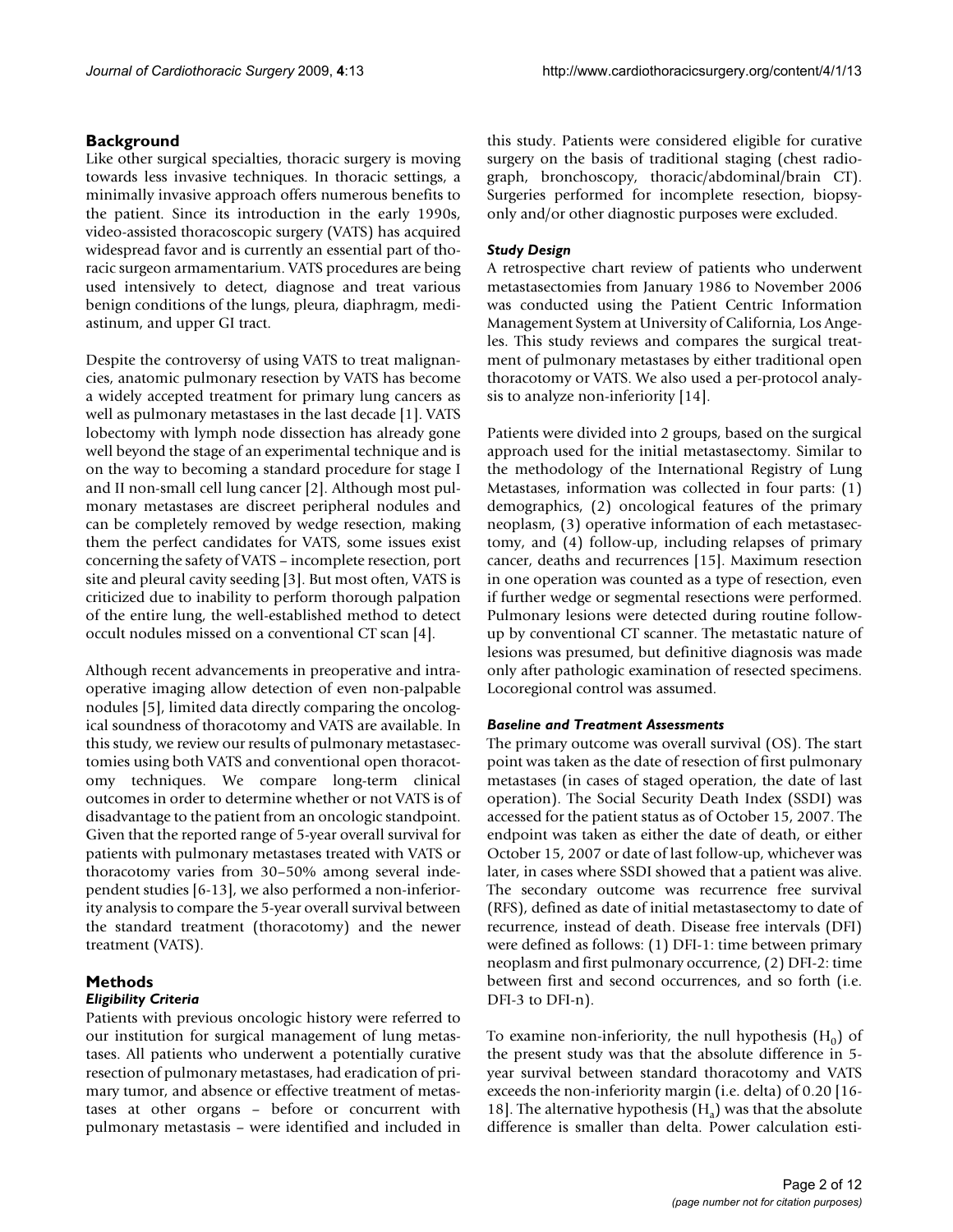mated a total sample size of 186, based on a type I error (α) set at 0.05, type II error (β) set at 0.2, and delta 0.20 for the difference in 5-year survival. A total of 186 patients were recruited for this study.

### *Statistical Methods*

All data are reported as median or frequencies, using Mann-Whitney U test for continuous data, and Pearson  $\chi^2$ test or Fisher  $\chi^2$  exact for categorical data. Survival (OS and RFS) was estimated using Kaplan-Meier analysis. Actuarial 1-, 3-, 5- and 10-year survival rates were calculated, and corresponding survival curves were compared using the log-rank test [19]. Log-rank test was used in univariate analysis of prognostic influences of variables on survival. Cox Proportional Hazards model was used in multivariate analysis. Covariables were stepwise excluded if  $p > 0.2$ , and included if p < 0.15. A p-value < 0.05 was considered statistically significant [20]. All statistical manipulations were performed using MedCalc.

# **Results**

# *Patient Characteristics*

A total of 280 surgical procedures were performed on 186 consecutive patients. The majority of thoracotomies were performed from 1994–2005. We started to perform VATS metastasectomies in 1998, and as our experience with this approach was growing, the number of metastasectomies performed via this approach was increasing. Eleven VATS procedures were performed without curative intent – biopsy, hemothorax evacuation, talc pleurodesis, or pleural debris evacuation. Adequate information was available for the vast majority of patients. Only 15 (8%) were excluded from the present analysis, resulting in a total of 171 individuals evaluable for the study.

At the time of initial metastasectomy, tests for homogeneity comparing both groups showed no statistically significant p-values in most baseline patient and tumor characteristics (Table 1), except in primary tumor type, laterality of metastases, and nodal involvement. There were noticeably more of younger patients in the OPEN group. Sarcoma was more common in the OPEN group, while colorectal adenocarcinoma was more common in VATS. More tumors were unilateral and single nodular in the VATS compared to the OPEN group. PET use began in 1998 and was used in the evaluation of 32 patients (21 OPEN, 11 VATS). Most PET evaluations were done from 2002–2005 ( $n = 20$ ).

# *Complications*

Among the 228 open surgeries performed, two patients required intraoperative transfusion, one of which was for disseminated intravascular coagulation. There were no intraoperative complications in any of the 52 VATS surgeries. The most common postoperative complications following thoracotomy were arrhythmia, transfusion and pleural effusion, whereas hydrothorax was common following VATS (Table 2). Atrial fibrillation was the most frequent arrhythmia (6 OPEN and 1 VATS). Among those who had thoracotomy, there was a single occurrence (< 0.5%) of each of the following postoperatively: hematoma, pleurocutaneous fistula, respiratory distress, post-thoracotomy syndrome, hemothorax and chylothorax.

Conversion rate from VATS to thoracotomy was 10.3% (6 cases). Oncological reasons for conversion were: inability to perform resection of a difficult nodule due to insufficient exposure  $(n = 5)$  and finding of nodule(s) not shown on preoperative CT scan. In one patient, 1 of 2 nodules not seen on preoperative CT was detected intraoperatively by digital exploration. Following conversion, no additional nodules were found. Incomplete resection was seen in one VATS patient who did not meet inclusion criteria, and none had pleural cavity seeding.

Perioperative mortality (defined as death within 30 days from thoracic operation) was noted in one case. Following removal of a mucus plug by bronchoscopy, this patient was intubated for continued respiratory distress and required pressure support for increasing hypotension. He had continued hypoxemia, increasing acidemia and ultimately cardiac arrested. There were two other in-hospital deaths. One patient was admitted for respiratory distress and pneumonia, and expired four days later from respiratory failure. Another patient was admitted for brainstem hemorrhage from a metastatic lesion in the brainstem and cerebellum, and expired the next day from cardiopulmonary arrest. These two patients had their last pulmonary resection about eight months and 14 months prior to death, respectively. At completion of this study, 74 patients were dead (four OPEN and one VATS were thoracic deaths) and 97 alive ( $p = 0.88$ ). The odds of death in thoracotomy was 2.79 times (OR  $[65 \times 27/9 \times 70]$ ) the odds of death in VATS.

# *Tumor Response*

As of January 1994, at least one thoracic recurrence was seen in 69 patients, which were not all treated with the same initial procedure. Second occurrences were noted in 10 VATS patients, of which 6 were treated with thoracotomy. In the OPEN group, 47 were treated with thoracotomy a second time, and two with VATS. Third occurrences were noted in 3 VATS and 28 OPEN patients, of which 1 VATS and 25 OPEN patients were treated with thoracotomy. Most of the patients evaluated with PET had only one pulmonary metastases ( $n = 21$ ), whereas 6 (19%) had two and 5 (16%) had three metastases. There is a possibility that using PET influences the outcome of patients differently than those who were imaged with chest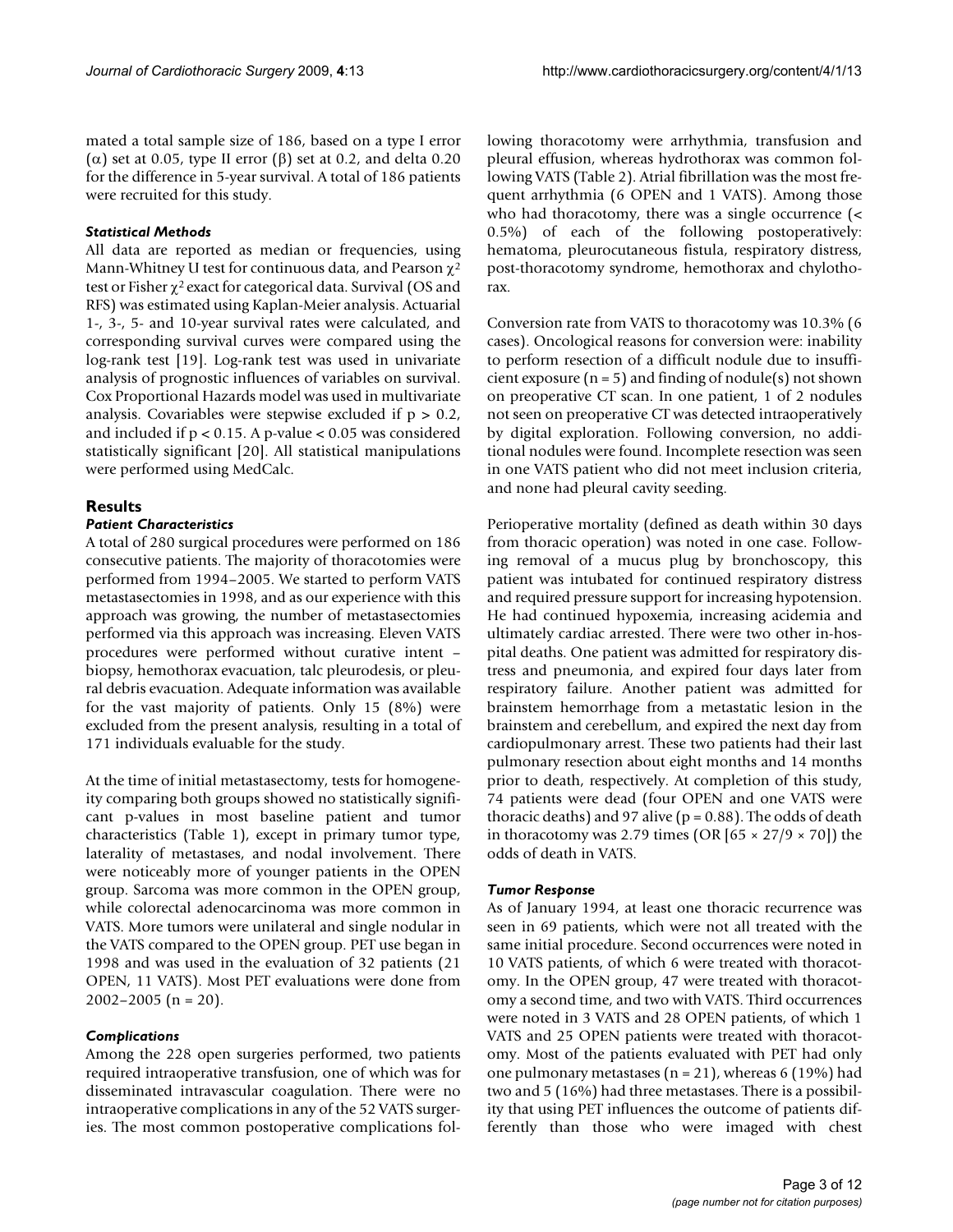|                               | All $(n = 171)$ | <b>OPEN</b> $(n = 135)$ | VATS $(n = 36)$  | p-value <sup>+</sup> |
|-------------------------------|-----------------|-------------------------|------------------|----------------------|
| Age (in years)*               |                 |                         |                  | $< 0.01 +$           |
| Median (Interquartile range)  | 53 $(43-63)$    | $49(40-61)$             | 58.5 (50.5-71)   |                      |
| 95% C.I.                      | 49 to 56        | 47 to 55.25             | 52.85 to 66.29   |                      |
| Sex                           |                 |                         |                  | 0.26                 |
| Female                        | 71(41.5)        | 53 (39.3)               | 18(50)           |                      |
| Male                          | 100(58.5)       | 82 (60.7)               | 18(50)           |                      |
| Race                          |                 |                         |                  | 0.06                 |
| Caucasian                     | 140(81.9)       | 112(83.0)               | 28 (78)          |                      |
| non-Caucasian                 | 31(18.1)        | 23(17)                  | 8(22)            |                      |
| <b>Comorbidities</b>          |                 |                         |                  |                      |
| Single                        | 61(35.7)        | 45 (33.3)               | 16(44)           | 0.24                 |
| 3 comorbidities               | 10(5.8)         | 5(3.7)                  | 5(14)            | 0.04 <sub>†</sub>    |
| Smoker                        | 62(36.3)        | 47 (34.8)               | 15(41.7)         | 0.44                 |
| <b>Primary Tumor Type</b>     |                 |                         |                  | $< 0.01 +$           |
| <b>Bladder</b>                | 3(1.8)          | 2(1.5)                  | $\vert$ (3)      |                      |
| <b>Breast AC</b>              | 9(5.3)          | 5(3.7)                  | 4(11)            |                      |
| Colorectal AC                 | 26 (15.2)       | 14(10.4)                | 12(33)           |                      |
| Head/Neck                     | 4(2.3)          | 3(2.2)                  | $\vert$ (3)      |                      |
| Melanoma                      | 14(8.2)         | 6(4.4)                  | 8(22)            |                      |
| Renal cell                    | 22 (12.9)       | 21(15.6)                | $\vert$ (3)      |                      |
| Sarcoma                       | 81 (47.4)       | 73 (54.1)               | 8(22)            |                      |
| Testicular                    | 5(2.9)          | 5(3.7)                  |                  |                      |
| Other                         | 7(4.1)          | 6(4.4)                  | $\vert$ (3)      |                      |
| <b>Adjuvant therapy</b>       |                 |                         |                  |                      |
| Chemotherapy                  | 129 (75.4)      | 106 (78.5)              | 23(64)           | 0.08                 |
| Radiation                     | 73 (42.7)       | 54 (40)                 | 19(53)           | 0.19                 |
| Laterality                    |                 |                         |                  | $< 0.01 +$           |
| Unilateral                    | 124(72.5)       | 90 (66.7)               | 34 (94)          |                      |
| <b>Bilateral</b>              | 47 (27.5)       | 45 (33.3)               | 2(6)             |                      |
| Magnitude                     |                 |                         |                  | 0.06                 |
| Wedge resection               | 118(69)         | 88 (65.2)               | 30(83)           |                      |
| All other                     | 53 (31)         | 47 (34.8)               | 6(16.7)          |                      |
| <b>Number of lesions</b>      |                 |                         |                  | $< 0.01 +$           |
| Single                        | 48 (28.1)       | 28 (20.7)               | 20 (56)          |                      |
| $2 - 5$                       | 94 (55)         | 79 (58.5)               | 15(42)           |                      |
| > 5                           | 29(17)          | 28 (20.7)               | $\left(3\right)$ |                      |
| <b>Metastatic Occurrences</b> |                 |                         |                  | 0.15                 |
| L                             | 102 (59.6)      | 76 (56.3)               | 26(72)           |                      |
| $\mathbf{2}$                  | 38 (22.2)       | 31(23)                  | 7(19)            |                      |
| $3+$                          | 31(18.1)        | 28 (20.7)               | 3(8)             |                      |
| <b>Deaths</b>                 | 74 (43)         | 65 (48)                 | 9(25)            | $0.02 +$             |

**Table 1: Baseline patient and tumor characteristics of pulmonary metastasectomies performed from January 1986 to November 2006**

\*All characteristics are expressed as no. (%), unless specified otherwise. Some covariables were grouped to preserve a 10% number of patients in each category for analysis. Non-Caucasian includes: Asian (10 OPEN; 7 VATS), Black (4 OPEN; 1 VATS) and Latino (9 OPEN; 0 VATS). All other includes: segmentectomy (17 OPEN; 4 VATS), lobectomy (29 OPEN; 2 VATS) and pneumonectomy (1 OPEN; 0 VATS). When PTT was categorized into carcinoma (includes bladder, breast, colorectal, melanoma, head/neck, renal cell, testicular, and 3 other type) and sarcoma (includes sarcoma and 3 other type), a statistical difference remained (p < 0.001). † Pearson  $\chi^2$  or Fisher exact; two-tailed p-value < 0.05 considered statistically significant.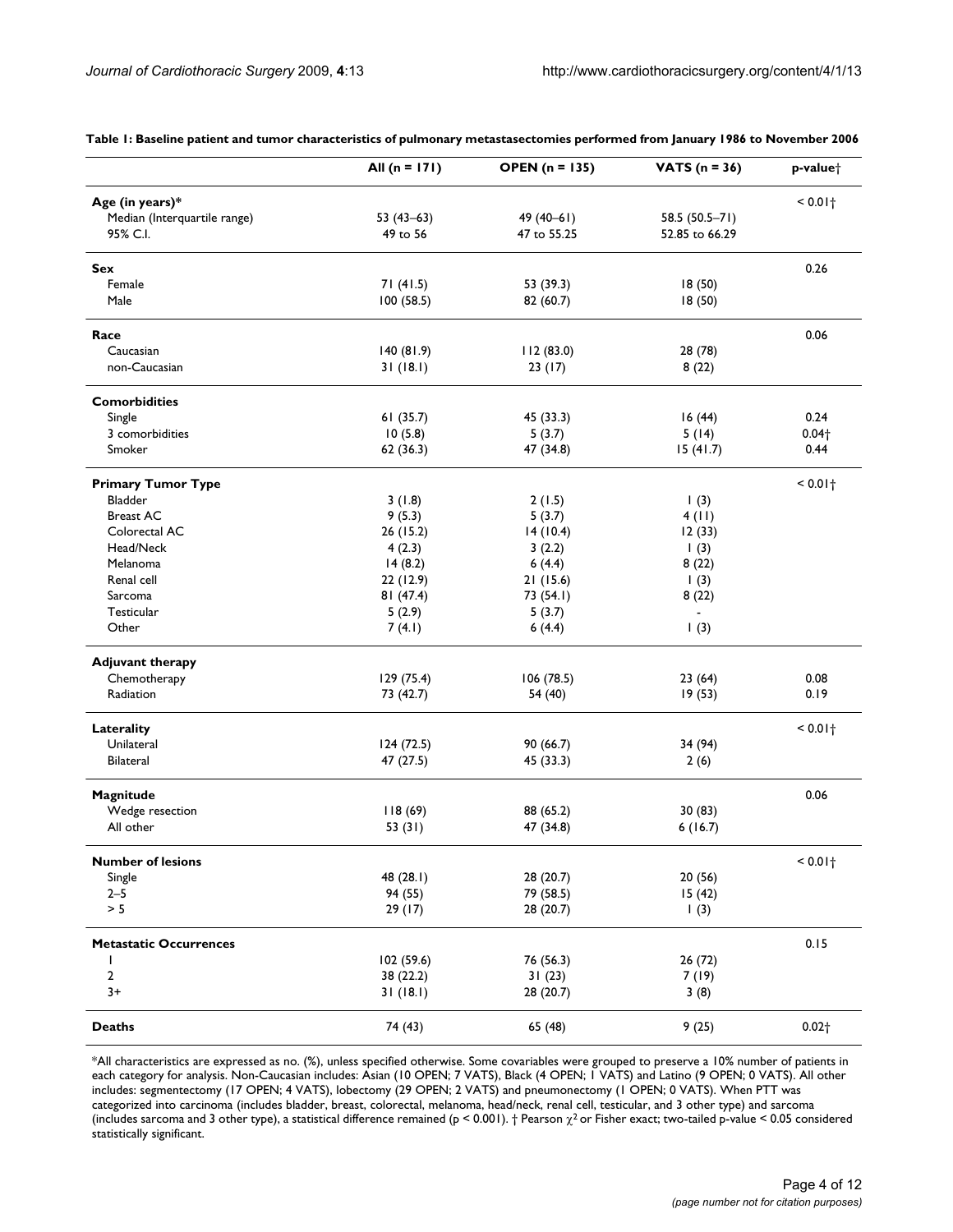|                                | <b>OPEN</b> $(n = 228)$ | VATS $(n = 52)$          |
|--------------------------------|-------------------------|--------------------------|
| Arrhythmia*                    | 10(4.4)                 | 1(1.9)                   |
| Pleural effusion               | 6(2.6)                  | 1(1.9)                   |
| Transfusion                    | 6(2.6)                  | -                        |
| Prolonged air leak             | 5(2.2)                  | 1(1.9)                   |
| Pneumothorax                   | 4(1.8)                  |                          |
| Temporary vocal cord paralysis | 3(1.3)                  | (1.9)                    |
| Wound infection                | 3(1.3)                  |                          |
| Hydrothorax                    | 2(0.9)                  | 3(5.8)                   |
| Empyema                        | 2(0.9)                  | -                        |
| Post-obstructive pneumonia     | 2(0.9)                  | $\overline{\phantom{a}}$ |

**Table 2: Postoperative complications for the two procedure groups, following 280 total pulmonary metastasectomies**

\*All characteristics are expressed as no. (%)

radiograph or CT, although this was not assessed further. Tests for homogeneity among patients with recurrence (n = 69) showed no statistically significant difference in most baseline patient and all baseline tumor characteristics (Table 1). The odds of recurrence in thoracotomy was 2.02 times (OR [59  $\times$  26/10  $\times$  76]) the odds of recurrence in VATS.

#### *Time-to-Event Measures*

#### *Overall Survival*

Median follow-up was shorter for VATS (30 months; 95% C.I. 27.13 to 47.66) than for thoracotomy (57 months; 95% C.I. 46.58 to 65.15) with the longest follow-up of 191.7 months. ( $p = 0.01$ ). The median OS ( $n = 171$ ) was 47 months (Table 3). The actuarial 5-year OS rate was 69.6% for VATS and 58.8% for thoracotomy (Figure 1 and Table 4); the estimated difference of 10.8% is less than delta. The lower one-sided 95% confidence limit was - 0.036 (D -  $Z_{\alpha}$  × SED), which lies above the specified limit for Δ of -0.20 [16-18].

#### *Recurrence Free Survival*

Median DFI-2 was slightly longer for those in the OPEN group, and median RFS  $(n = 171)$  was 25 months (Table 3). Kaplan-Meier curve of RFS based on procedure is shown in Figure 2, and actuarial rates are shown in Table 5. The RFS was better for VATS at 5- and 10-years, although a significant difference was not seen. Most recurrences occurred within the first 2 years (37 OPEN, 8 VATS). Third thoracic occurrences were noted in 3 VATS (median DFI-3: 18 months) and 28 OPEN (median DFI-3: 11 months) patients. Fourth  $(n = 9, \text{ median DFI-4: 14})$ months), fifth ( $n = 3$ , median DFI-5: 19 months), sixth ( $n = 1$  $= 1$ , DFI-6: 14 months), seventh (n = 1, DFI-7: 21 months) and eighth  $(n = 1, DFI-8: 19$  months) occurrences were noted in the thoracotomy group.

#### *Other Analyses*

Univariate analysis of overall survival began with 9 potential predictors (Table 4). Age and PTT were the only predictors of OS. The 5-year OS was better in patients aged  $\leq$ 53 and in those with carcinoma. The same potential predictors were used for univariate analysis of RFS (Table 5).

|              | All $(n = 171)^*$   | <b>OPEN</b> $(n = 135)$ | VATS $(n = 36)$     | p-value <sup>+</sup> |
|--------------|---------------------|-------------------------|---------------------|----------------------|
| <b>DFI-I</b> | $26.5$ (14.1–67.5)  | 27.5 (14.5–74)          | 24.6 (14.0-55.1)    | 0.79                 |
|              | 23.54 to 33.02      | 23.99 to 34.4           | 14.26 to 40.05      |                      |
| <b>OS</b>    | 47.3 (24–79.6)      | 53.2 (23.8-89.9)        | $30.1(25.2 - 54.7)$ | $0.03+$              |
|              | 38.46 to 57.97      | 44.73 to 64.13          | 27.13 to 47.66      |                      |
| $DFI-21$     | $13.5(7.1-31.1)$    | $14.8(7.2 - 34.3)$      | $12.4(5.6-13.5)$    | 0.21                 |
|              | 10.33 to 18.86      | 9.32 to 22.44           | 2.45 to 18.06       |                      |
| <b>RFS</b>   | $25.1(10.3 - 57.9)$ | 24.8 (9.8–59.9)         | 25.6 (12.4–45.9)    | 0.81                 |
|              | 20.11 to 31.76      | 19.72 to 36.2           | 13.41 to 32.22      |                      |

| Table 3: Time-to-event measures for the two procedure groups |
|--------------------------------------------------------------|
|--------------------------------------------------------------|

\*First row: median (interquartile range); Second row: 95% C.I. around median.

†Two-tailed p-value < 0.05 considered statistically significant.

‡Second occurrence was seen in 59 OPEN and in 10 VATS patients.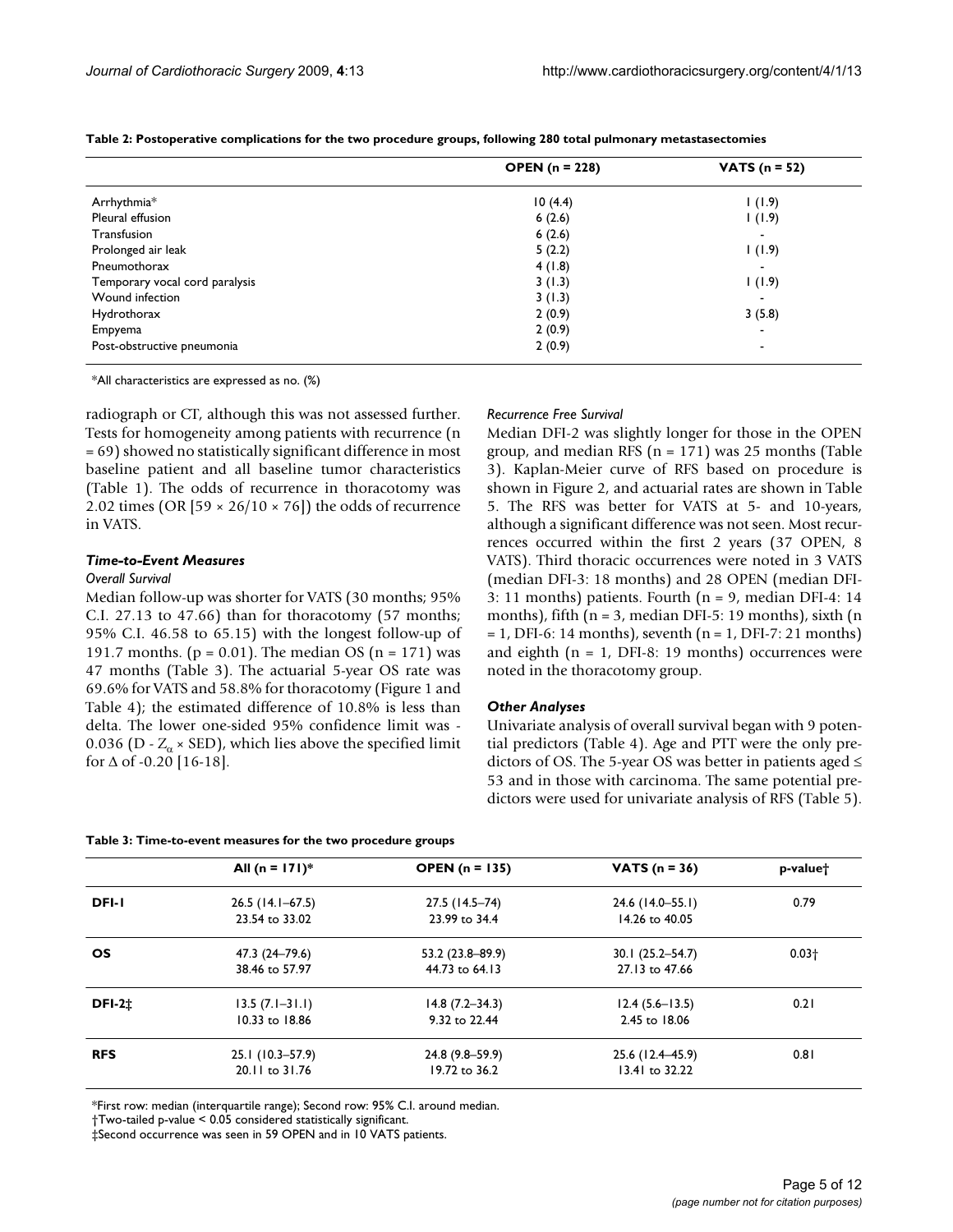|                          | n   | I-year*    | 3-year    | 5-year      | 10-year     | p-value <sup>+</sup> |
|--------------------------|-----|------------|-----------|-------------|-------------|----------------------|
| Age (in years)           |     |            |           |             |             | $0.03 +$             |
| $\leq$ 53                | 88  | 88.6 (76)  | 74.2 (57) | 68.8 (42)   | 54.1 (10)   |                      |
| > 53                     | 83  | 88 (73)    | 62.8(45)  | 51.7 (26)   | 42.8(4)     |                      |
| <b>Sex</b>               |     |            |           |             |             | 0.31                 |
| Female                   | 71  | 85.9 (60)  | 73.8 (45) | 64.6(31)    | 51.8(9)     |                      |
| Male                     | 100 | 90 (89)    | 65 (57)   | 57.7 (37)   | 44.4(5)     |                      |
| Race                     |     |            |           |             |             | 0.20                 |
| Caucasian                | 140 | 88.6 (124) | 66.4(81)  | 59.1 (55)   | 44.4 $(11)$ |                      |
| non-Caucasian            | 31  | 87.1 (25)  | 79.8 (21) | 68.4(13)    | 68.4(3)     |                      |
| <b>PTT</b>               |     |            |           |             |             | $0.02 +$             |
| Carcinoma                | 87  | 93.I (79)  | 74.8 (58) | 69.2(41)    | 57.3 (7)    |                      |
| Sarcoma                  | 84  | 83.3 (70)  | 62.5(44)  | 51.4(27)    | 39.2(7)     |                      |
| <b>DFI-I</b>             |     |            |           |             |             | 0.79                 |
| $<$   years              | 34  | 76.5 (26)  | 61.1(16)  | 57.3 (14)   | 52.9(2)     |                      |
| I to 5 years             | 92  | 90.2 (81)  | 70.3 (5)4 | 60.3(34)    | 50(7)       |                      |
| > 5 years                | 45  | 93.3 (42)  | 71.1(32)  | 63.5 (20)   | 44.5 (5)    |                      |
| Laterality               |     |            |           |             |             | 0.40                 |
| Unilateral               | 124 | 91.1(112)  | 72.4 (76) | 63.3(49)    | 46.4(7)     |                      |
| <b>Bilateral</b>         | 47  | 80.9 (37)  | 58.8 (26) | 53.5 (19)   | 49(7)       |                      |
| Magnitude                |     |            |           |             |             | 0.17                 |
| Wedge                    | 118 | 88.1 (102) | 70 (71)   | 63.8 (56)   | 51.9(12)    |                      |
| All other                | 53  | 88.7 (47)  | 65.8(31)  | 53.7 (12)   | 36.9(2)     |                      |
| <b>Number of lesions</b> |     |            |           |             |             | 0.64                 |
| Single                   | 48  | 91.7(44)   | 71.8(31)  | 66.9(24)    | 47.8(2)     |                      |
| $2 - 5$                  | 94  | 89.4 (82)  | 68 (53)   | 58.5 (32)   | 44 (6)      |                      |
| > 5                      | 29  | 79.3 (23)  | 65.5(18)  | 56.4 $(12)$ | 56.4(6)     |                      |
| Neoadjuvant              |     |            |           |             |             | 0.10                 |
| No                       | 99  | 85.9 (84)  | 62.9(55)  | 54.4 (36)   | 46.4(7)     |                      |
| Yes                      | 72  | 91.7 (65)  | 76.6 (47) | 69.3 (32)   | 51.3(7)     |                      |
| Procedure                |     |            |           |             |             | 0.24                 |
| <b>OPEN</b>              | 135 | 87.4(117)  | 67.9 (88) | 58.8 (61)   | 45.8 (14)   |                      |
| <b>VATS</b>              | 36  | 91.7 (32)  | 69.6(14)  | 69.6(7)     | 69.6(0)     |                      |

**Table 4: Univariate analysis of overall survival in all 171 patients (log-rank test)**

\*All survival rates are expressed as % (number at risk), unless specified otherwise.

† Two-tailed p-value < 0.05 considered statistically significant.

Age, PTT, laterality and magnitude were the only predictors of RFS. Cox regression was then tested in all patients of the OPEN group (control) first; age and PTT were predictors of overall survival. When all patients of the VATS group were added and the procedures were included, age > 53 and sarcomatous PTT remained as negative predictors of OS (Table 6). Multivariate analysis of recurrence free survival in the thoracotomy group resulted in PTT and magnitude as predictors. When the VATS group was added and the procedures included, sarcoma and wedge remained as negative predictors of RFS (Table 6).

Overall survival analysis adjusted for age and RFS adjusted for magnitude were similar to their respective unadjusted analysis (data not shown). Overall and recurrence free survival changed when adjusting for primary tumor type. VATS patients with sarcoma had a better overall survival than all patients who had carcinoma. Patients with carcinoma had a better recurrence free survival; however, this was higher among thoracotomy patients.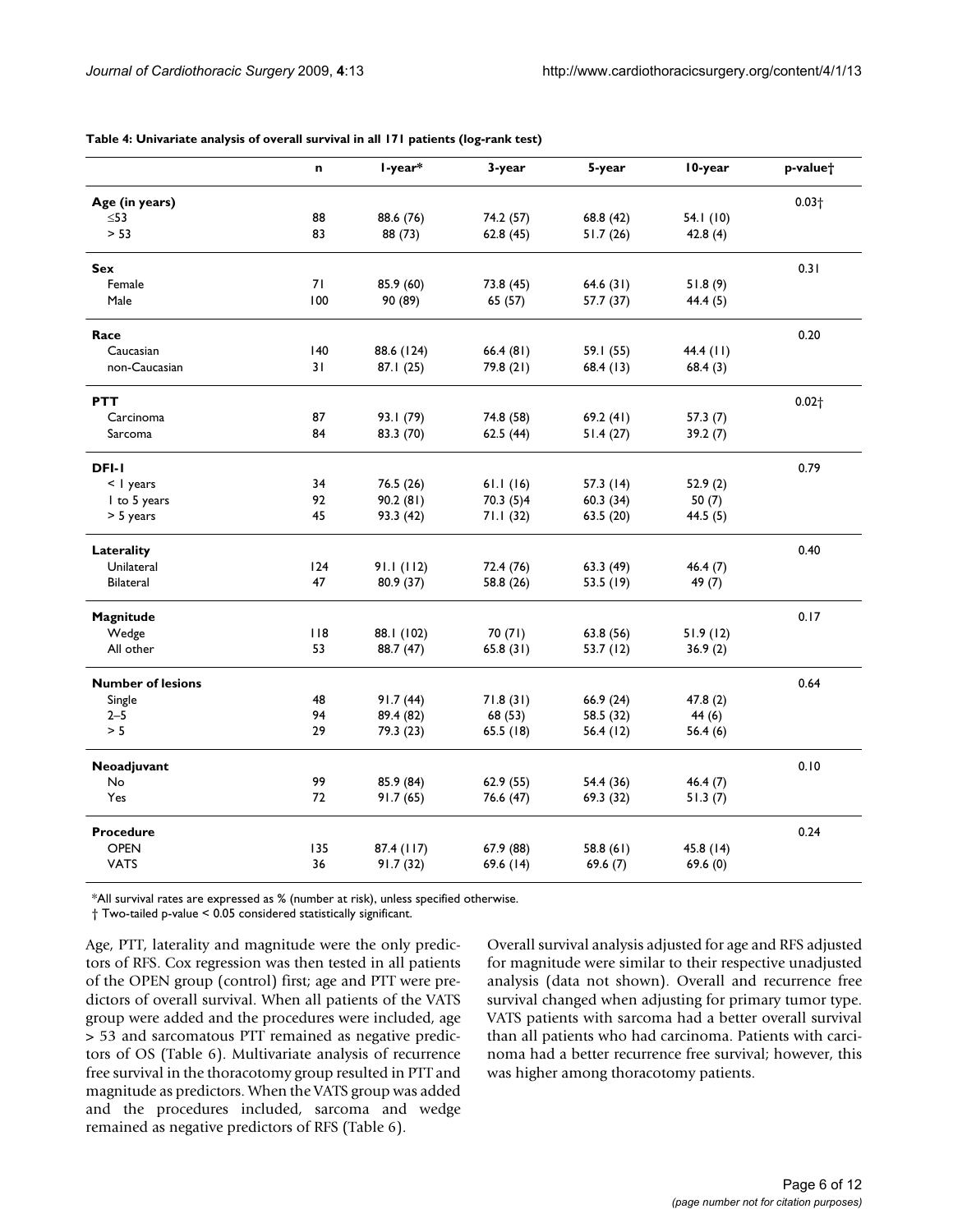

**Overall survival after initial metastasectomy for the two procedure groups**. Median overall survival was 47.3 months. The actuarial overall survival rates for VATS and open thoracotomy, respectively, are the following: 1-year at 91.7% and 87.4%; 3-year at 69.6% and 67.9%; and 5-year at 69.6% and 58.8%.

# **Discussion**

#### *Key Results*

The aim of the present study was to compare long-term clinical outcomes of the treatment of patients with pulmonary metastases to determine whether or not VATS is of disadvantage to the patient from an oncological standpoint. Our results show a 5-year overall survival rate of 70% in VATS patients. Open thoracotomy was taken as a reference treatment, with an expected survival of 50% since prior studies have demonstrated a 5-year survival ranging from 30–50% for the resection of pulmonary metastases. This study showed improved long-term survival in this group of patients treated with thoracotomy relative to previous studies [6-12], thereby supporting its consistent efficacy in the treatment of pulmonary metastases [17]. The Kaplan Meier analysis demonstrates that survival in this group of patients is comparable to the survival expected for lung cancer operations by thoracotomy [21].

Non-inferiority analysis suggests that the newer treatment (VATS) is not inferior to the standard treatment (thoracotomy). The 10% difference in overall survival was in favor of VATS, although this was not significantly different from those metastasectomies done using thoracotomy. However, since the estimated 5-year survival difference in our study of 0.108 was less than the non-inferiority margin set at 0.20, the findings support the conclusion that the 5 year overall survival rate using VATS is equivalent to thoracotomy for the treatment of pulmonary metastases. There were also no major differences in morbidity and mortality between both groups.

Selection of patients with the same prognosis is mandatory to accurately compare two therapeutic strategies. We took this into consideration to address the possibility that our analysis of non-inferiority is not valid given that the 36 patients in the VATS group had lesions associated with a more favorable prognosis. The two groups of this study were believed to be comparable in the majority of base-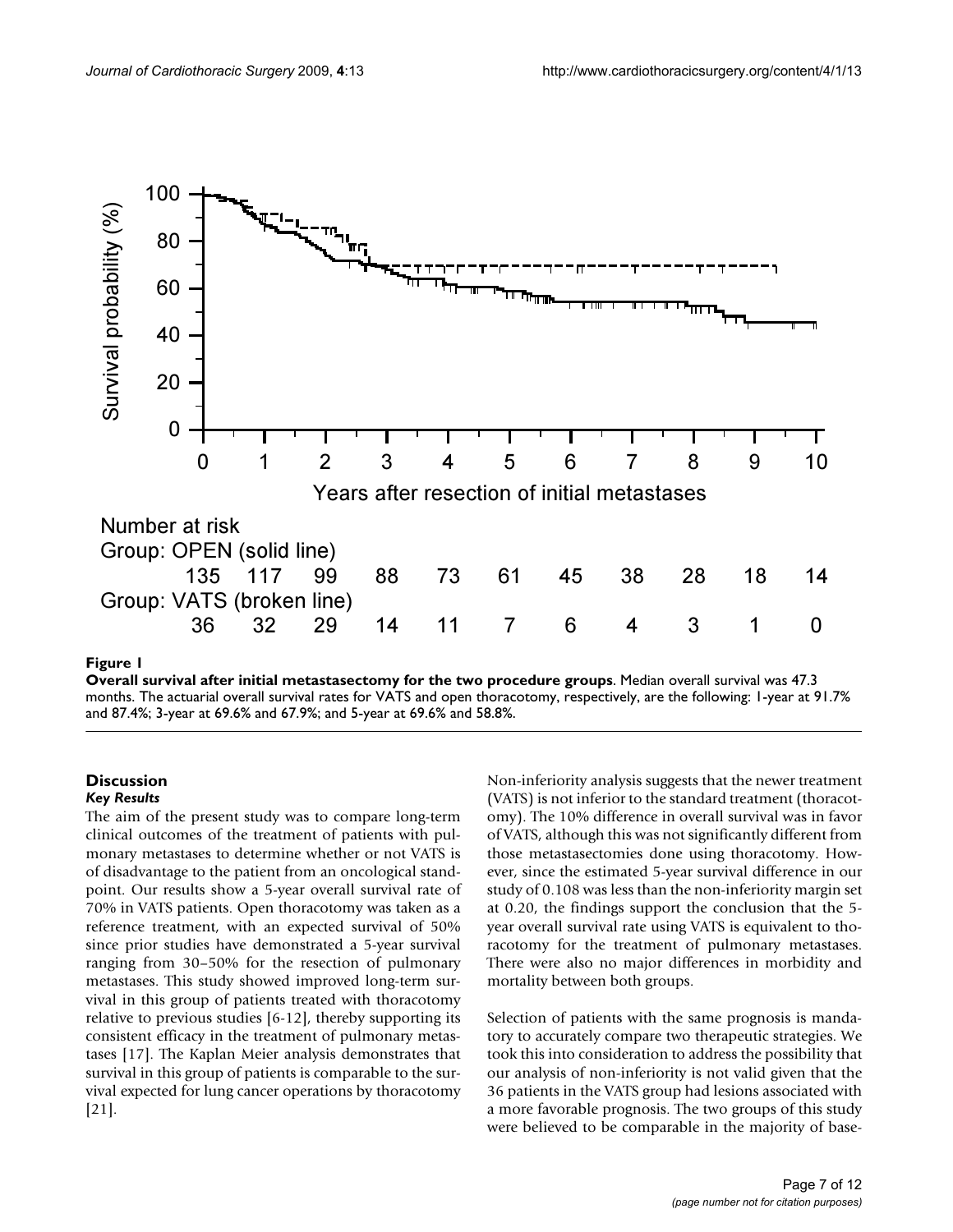|                          | n   | I-year    | 3-year      | 5-year      | 10-year    | p-valuet    |
|--------------------------|-----|-----------|-------------|-------------|------------|-------------|
| Age (in years)           |     |           |             |             |            | $0.02 +$    |
| $\leq$ 53                | 88  | 73.8 (56) | 55.9 (34)   | 44.9 (20)   | 37(1)      |             |
| > 53                     | 83  | 88.7 (65) | 68.4(31)    | 62.4(19)    | 55.5(2)    |             |
| Sex                      |     |           |             |             |            | 0.09        |
| Female                   | 71  | 77.8 (47) | 55 (25)     | 47.2 (15)   | 39.5(2)    |             |
| Male                     | 100 | 83.2 (74) | 67.5 (40)   | 57.2(24)    | 48(1)      |             |
| Race                     |     |           |             |             |            | 0.27        |
| Caucasian                | 140 | 83 (102)  | 63.8(54)    | 55.4 (33)   | 48.3(3)    |             |
| non-Caucasian            | 31  | 72.1 (19) | $54.7$ (11) | 42.2(6)     | 21.1(0)    |             |
| <b>PTT</b>               |     |           |             |             |            | $< 0.001 +$ |
| Carcinoma                | 87  | 94 (76)   | 77.4 (45)   | 65.4 (28)   | 59.I (2)   |             |
| Sarcoma                  | 84  | 67.2(45)  | 44.5 (20)   | 39.7 $(11)$ | 28.3(1)    |             |
| <b>DFI-I</b>             |     |           |             |             |            | 0.79        |
| $<$   years              | 34  | 84.9 (22) | 58.2 (10)   | 58.2 (10)   | 58.2 (1)   |             |
| I to 5 years             | 92  | 76.3 (62) | 63 (37)     | 52.8 (20)   | 42.7(1)    |             |
| $> 5$ years              | 45  | 88.4 (37) | 62.8(18)    | 49.4 (9)    | 35.1(1)    |             |
| Laterality               |     |           |             |             |            | $0.03 +$    |
| Unilateral               | 124 | 85.1 (96) | 65.8(51)    | 59.8(31)    | $47.6$ (1) |             |
| <b>Bilateral</b>         | 47  | 69.3(25)  | 51.2(14)    | 34.9(8)     | 34.9(2)    |             |
| Magnitude                |     |           |             |             |            | $0.02 +$    |
| Wedge                    | 118 | 77.9 (80) | 55.8 (42)   | 46.1 (28)   | 40(2)      |             |
| All other                | 53  | 87.9 (41) | 76.7 (23)   | $76.7$ (11) | 54.8(1)    |             |
| <b>Number of lesions</b> |     |           |             |             |            | 0.05        |
| Single                   | 48  | 91.4 (40) | 69.3 (23)   | 62.7(16)    | 51.2(0)    |             |
| $2 - 5$                  | 94  | 77.9 (65) | 64.6 (34)   | 55.6 (19)   | 47.3(3)    |             |
| > 5                      | 29  | 72.9 (16) | 40.1(8)     | 27.5(4)     | 27.5(0)    |             |
| Neoadjuvant              |     |           |             |             |            | 0.63        |
| No                       | 99  | 78.4 (66) | 62.2(37)    | 51.6(22)    | 41.3(1)    |             |
| Yes                      | 72  | 84.4 (55) | 62.2(28)    | 55 (17)     | 49.5(2)    |             |
| <b>Procedure</b>         |     |           |             |             |            | 0.27        |
| <b>OPEN</b>              | 135 | 78.9 (92) | 60.9 (55)   | 50.5(33)    | 41.5(3)    |             |
| <b>VATS</b>              | 36  | 88.5 (29) | 66.5(10)    | 66.5(6)     | 66.5(0)    |             |

**Table 5: Univariate analysis of recurrence free survival in all 171 patients (log-rank test)**

\*All survival rates are expressed as % (number at risk), unless specified otherwise.

† Two-tailed p-value < 0.05 considered statistically significant.

line patient and tumor characteristics with a few exceptions. Univariate and multivariate analyses demonstrated that age and primary tumor type were the only predictors of survival; however, from the adjusted analysis, we can infer that the imbalances in age and magnitude were not important and the groups are comparable in these features, and are unrelated to response to treatment. The only predictor which may influence the response to treatment is the primary tumor type.

#### *Limitations*

We recognize that our sample size calculation (using  $\alpha$  of 0.01 and  $\Delta$  of 0.20) was more appropriately indicative in a per-protocol (PP) analysis, which requires fewer patients than an intention-to-treat (ITT) analysis. Despite the marginal difference between the computed size and the evaluable patients, PP analysis is preferable since ITT tends to bias towards making two treatments look similar [14]. For future investigations, the risk of Type I error can be minimized by setting  $\alpha$  below the standard 0.05, or choosing a smaller non-inferiority margin [17].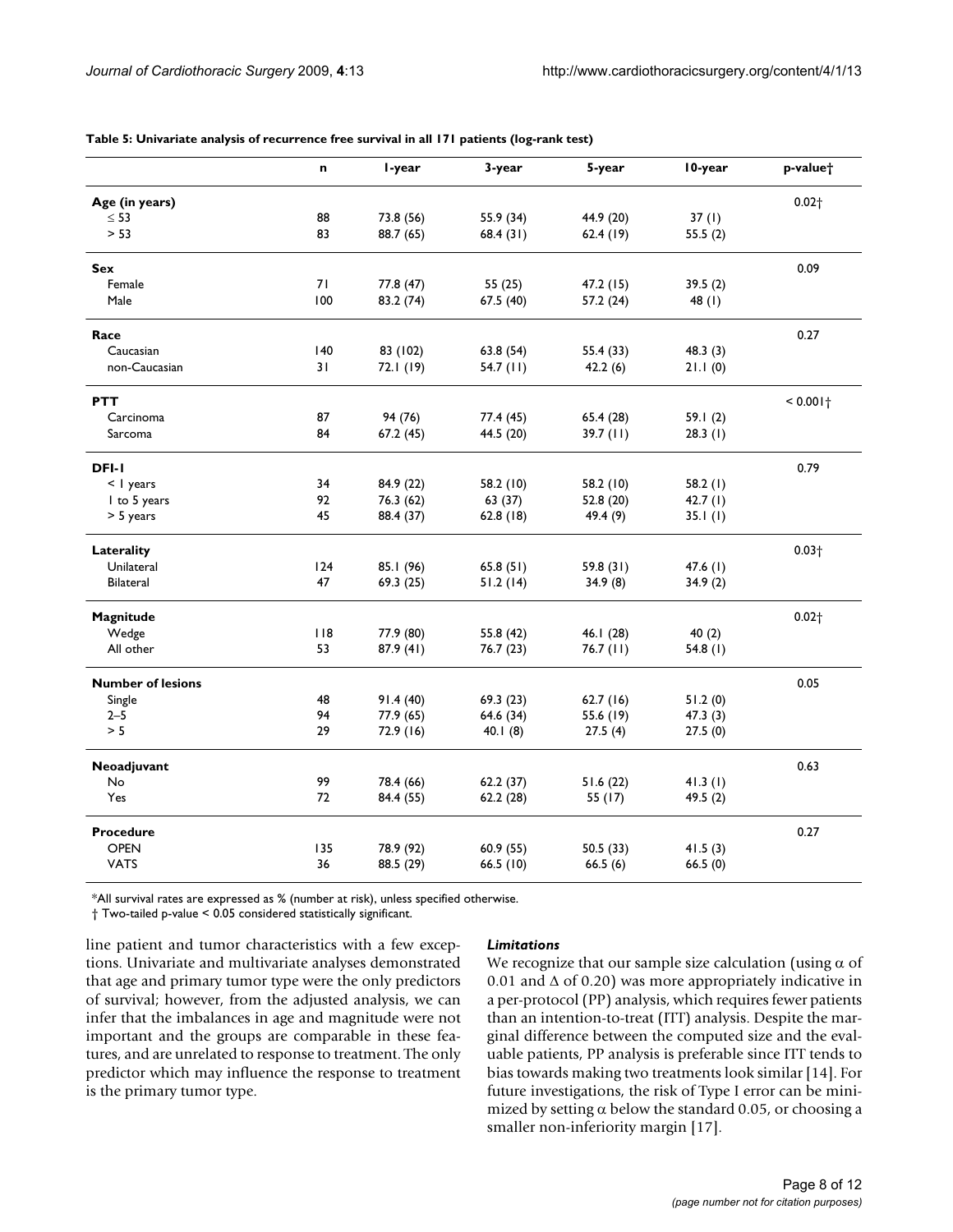

**Recurrence free survival after initial metastasectomy for the two procedure groups**. Median recurrence free survival was 25.1 months. The actuarial recurrence free survival rates for VATS and open thoracotomy, respectively, are the following: 1-year at 88.5% and 78.9%; 3-year at 66.5% and 60.9%; and 5-year at 66.5% and 50.5%.

This study is also a retrospective investigation. A prospective randomized controlled trial on a large scale is necessary to reach definitive conclusions regarding the efficacy of VATS for the treatment of pulmonary metastases relative to other techniques. However, the possibility of designing a three arm non-inferiority trial is limited by the controversy of using surgical placebos. We feel that noninferiority of VATS over thoracotomy was effectively demonstrated without the use of a placebo. In this study, VATS was compared to an efficacious therapy [6,7,11], and VATS was believed to be comparable to thoracotomy. This permits basing efficacy conclusions of VATS in this study [22]. We also recognize the possibility of bio-creep and recommend that future trials exercise caution in the selec-

|                                               | $Exp(b)^*$ | 95% C.I.      | p-value <sup>+</sup> |
|-----------------------------------------------|------------|---------------|----------------------|
| <b>Overall Survival, all patients</b>         |            |               |                      |
| Age (1: above median; 0: below median)        | 2.21       | $1.33 - 3.67$ | $0.002 +$            |
| PTT (1: sarcoma; 0: carcinoma)                | 2.65       | $1.57 - 4.46$ | $< 0.001 +$          |
| Adjuvant therapy (1: yes; 0: no)              | 0.69       | $0.43 - 1.12$ | 0.14                 |
| <b>Recurrence Free Survival, all patients</b> |            |               |                      |
| PTT (1: sarcoma; 0: carcinoma)                | 2.76       | $1.68 - 4.54$ | $< 0.001 +$          |
| Magnitude (I: other, 0: wedge)                | 0.54       | $0.29 - 0.98$ | 0.05                 |

\*Exp (b) = Hazard Ratio

† Two-tailed p-value; < 0.05 considered statistically significant.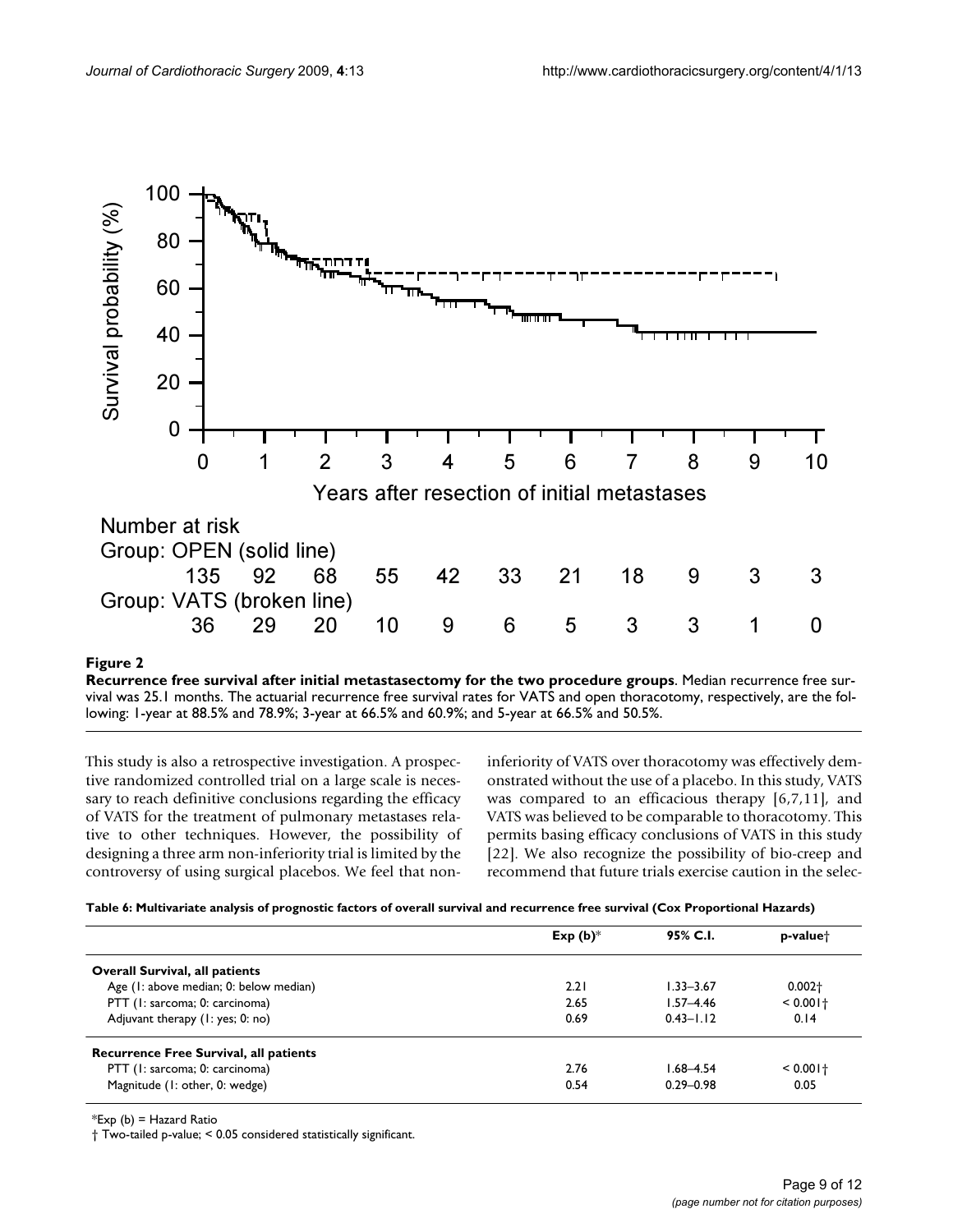tion of an appropriate comparator therapy and non-inferiority margin.

The present study may be subject to pretreatment selection bias given that group assignment was determined through a shared decision made between physician and patient. This can produce misleading estimates of the size and direction of treatment effects [23]. For example, most of the patients selected for open thoracotomy were those with sarcoma and multiple lesions; these are associated with higher risk, suggesting that surgeon was selecting. Furthermore, the smaller number of patients available who had VATS may further exaggerate the better outcomes. Despite these possibilities, multivariate methods were used to reduce confounding and both groups were believed to be comparable. The increasing use of VATS will yield more cases to evaluate in future comparative studies over a considerable length of time.

# *Interpretation*

The present study demonstrates a favorable outcome in 5 year and possibly 10-year survival rates that will hopefully contribute to VATS gaining popularity in becoming a standard procedure. This is an interim evaluation until further follow-up can be obtained and reported. Although there is a difference in median follow-up, survivorship analysis allows for estimated survival rates to be more reliable, even when lengths of follow-up are not equal at any given date. The 10-year survival must be interpreted with caution since the number of subjects at risk at this time is small; however, the study adequately accounts for survivorship in both groups for at least 6 years after the start date.

The improved long-term survival seen in the present study relative to previous studies could be explained by a number of factors. The study includes patients from a single institution with extensive experience in treating pulmonary metastases, as well as a high volume of cases. Improvements in our ability to detect the progression of this disease may have occurred, as well as refinements in surgical techniques. The 5-year survival being better for VATS than thoracotomy could also be explained by the possibility of completer node clearance as a result of a clearer view and superior spread with VATS.

Altogether, among the prognostic variables tested in univariate analysis age, magnitude and primary tumor type were poor predictors of overall or recurrence free survival. After comparing the unadjusted and adjusted survival curves, primary tumor type remained as the only predictor that may influence the response to treatment. Furthermore, cancers known to be associated with poorer survival, such as testicular and melanoma, were all grouped into sarcoma. Most thoracotomy patients had sarcoma,

which could explain the relatively lower overall and recurrence free survival compared to VATS. Patients with carcinoma had better overall and recurrence free survival, except for VATS patients with sarcoma who had the highest overall survival.

Although age does not seem to have a prognostic influence on overall survival in previously published reports  $[6,8,10,12,13,15]$ , this study demonstrates that age  $> 53$ had a negative influence on overall survival. This could be explained by the fact that these patients altogether are closer to death in the timeline of their cancer, and they will die sooner. On the other hand, Welter and associates found a survival advantage for elderly patients [24]. The difference in median age at the time of initial metastasectomy might be explained by the fact that younger patients can tolerate an open procedure better-better respiratory reserve and better health condition overall. Also, older patients are not offered open thoracotomy simply because they will not live long enough to benefit from the procedure. In the cases of younger patients, surgeon might offer open approach to ensure extra exploration (given the patient can tolerate it).

Overall survival might be expected to be better in the younger thoracotomy patients, especially since most VATS patients were older than the median age. The survival analysis adjusted for age showed that overall survival remained higher in VATS patients aged > 53, although this was not significantly different compared to the thoracotomy subgroup. We have not found an explanation for this in the literature. The favorable survival in this subgroup of VATS patients might also be explained by having more patients with unilateral and single nodular disease.

Longer DFI seems to be a favorable prognostic factor [7,15,24], although this study did not demonstrates DFI as a predictor of survival. The most favorable time interval cannot be clearly established since patients with a DFI-1 > 5 years had a better 1-, 3- and 5-year overall survival, yet a poorer 10-year overall survival rate. We found that the length of DFI-1 is associated with the length of DFI-2 in only one study [7]. This study does not demonstrate this association, and the use of VATS did not negatively impact DFI-2. Median DFI-2 was slightly shorter in VATS, although not statistically significant. There was no major difference in median recurrence free survival, although recurrences were seen less often with VATS patients, and the recurrence free survival at 5-years was much better than in the open thoracotomy group.

We did not take into account to location or tumor size, but our experience leads us to believe that metastases located in the hilar region should be treated with thoracotomy and larger tumors should be treated with resec-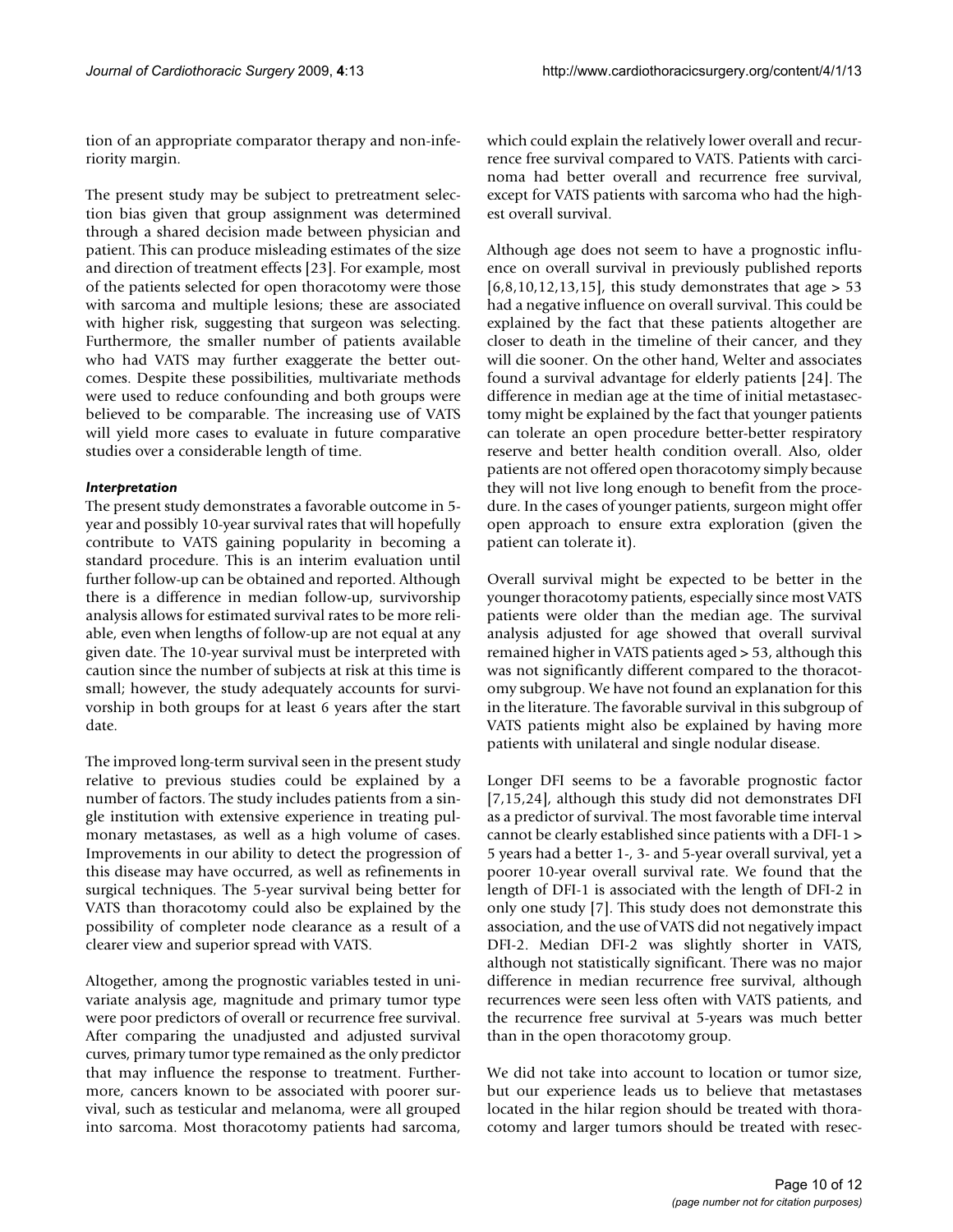tion that optimizes complete removal. We did consider magnitude of resection. Wedge resection was associated with a poor RFS in univariate analysis, which was also the case in multivariate analysis. This information may have skewed in favor of the other procedures because this included patients with segmentectomy, lobectomy and pneumonectomy. Furthermore, the single patient with pneumonectomy also had 100% OS and RFS. Lastly, since most patients with recurrence in both groups were treated with wedge resection, this may not have been the most ideal resection for the patient regardless of the type of surgery done.

One of the general goals of surgical oncology is complete removal of all metastatic deposits. In the International Registry of Lung Metastases, complete removal of all metastatic deposits was associated with long-term survival [15]. The results of this study are in agreement with published reports. Complete removal was associated with a 5 year overall survival of 70% in VATS and 59% in thoracotomy. In the thoracotomy group, there was one case where the pathology report showed some positivity at the margin, and one case with gross residual disease. Both occurred at the time of second occurrence, and neither had a third metastatic occurrence.

Some issues exist concerning the safety of VATS. Prior studies have reported conversion of VATS to thoracotomy due to incomplete fissures [25]. In this study, patients were not converted for this reason. Other issues include incomplete resection, and port site and pleural cavity seeding [3]. Incomplete resection was seen in only 1 VATS patient and this patient did not meet inclusion criteria. There were no cases of pleural cavity seeding in this study. There was only a single case where 1 of 2 nodules was not shown on preoperative CT, subsequently detected intraoperatively by digital exploration. Overall, the use of VATS did not appear to compromise the safety of the patients in this study.

#### **Conclusion**

This study demonstrates equivalence in morbidity and mortality after resection of pulmonary metastases with either open thoracotomy or VATS. Furthermore, non-inferiority analysis of 5-year overall survival demonstrates that VATS is equivalent to thoracotomy. VATS patients also have a longer recurrence free survival. Based on our experience, we believe it is permissible to use VATS resection in these circumstances: small tumor, fewer nodules, single lesion, age  $\leq 53$ , unilateral, tumor size amenable to wedge resection, and non-recurrent disease. Since this age group altogether showed a favorable recurrence free survival but poorer overall survival, whether VATS is also permissible in patients aged > 53 years is something to consider when selecting patients. Given the evidence of this study in conjunction with prior studies that have demonstrated the safety of VATS [21,26-28], we believe that VATS is an acceptable alternative for resection of pulmonary metastases that is both safe and efficacious under the recommended circumstances.

#### **Abbreviations**

CT: computed tomography; DFI: disease free interval; DFI-1: DFI between primary tumor and first metastasectomy; DFI-2: DFI between first and second pulmonary occurrence; OR: odds ratio; OS: overall survival; PET: positron emission tomography; PTT: primary tumor type and RFS: recurrence free survival.

#### **Competing interests**

The authors declare that they have no competing interests.

#### **Authors' contributions**

MC participated in the design of the study, performed the statistical analysis and was involved in drafting the manuscript. MSM conceived of the study, participated in its design and coordination and was involved in drafting the manuscript. DEJ made a substantial contribution to the set up of the database and acquisition of data, as well as revised the manuscript critically for important content. ECH carried out analysis and interpretation of data, and revised the manuscript critically for important content. All authors read and approved the final manuscript.

#### **Acknowledgements**

Sources of funding for the study were none. Sources of funding for the author were from MC and MSM. Sources of funding for the manuscript preparation were from MSM.

#### **References**

- 1. Walker W, Codispoti M, Soon S, Stamenkovic S, Carnochan F, Pugh G: **[Long-term outcomes following VATS lobectomy for non](http://www.ncbi.nlm.nih.gov/entrez/query.fcgi?cmd=Retrieve&db=PubMed&dopt=Abstract&list_uids=12614813)[small cell bronchogenic carcinoma.](http://www.ncbi.nlm.nih.gov/entrez/query.fcgi?cmd=Retrieve&db=PubMed&dopt=Abstract&list_uids=12614813)** *Eur J Cardiothorac Surg* 2003, **23:**397-401.
- 2. Whitson B, Andrade R, Boettcher A, Bardales R, Kratzke R, Dahlberg P, Maddaus M: **[Video-assisted thoracoscopic surgery is more](http://www.ncbi.nlm.nih.gov/entrez/query.fcgi?cmd=Retrieve&db=PubMed&dopt=Abstract&list_uids=17532379) [favorable than thoracotomy for resection of clinical stage I](http://www.ncbi.nlm.nih.gov/entrez/query.fcgi?cmd=Retrieve&db=PubMed&dopt=Abstract&list_uids=17532379) [non-small cell lung cancer.](http://www.ncbi.nlm.nih.gov/entrez/query.fcgi?cmd=Retrieve&db=PubMed&dopt=Abstract&list_uids=17532379)** *Ann Thorac Surg* 2007, **83:**1965-1970.
- 3. Sternberg D, Sonett J: **[Surgical therapy of lung metastases.](http://www.ncbi.nlm.nih.gov/entrez/query.fcgi?cmd=Retrieve&db=PubMed&dopt=Abstract&list_uids=17560980)** *Semin Oncol* 2007, **34:**186-196.
- 4. McCormack P, Bains M, Begg C, Burt M, Downey R, Panicek D, Rusch V, Zakowski M, Ginsberg R: **[Role of video-assisted thoracic sur](http://www.ncbi.nlm.nih.gov/entrez/query.fcgi?cmd=Retrieve&db=PubMed&dopt=Abstract&list_uids=8678645)[gery in the treatment of pulmonary metastases: Results of a](http://www.ncbi.nlm.nih.gov/entrez/query.fcgi?cmd=Retrieve&db=PubMed&dopt=Abstract&list_uids=8678645) [prospective trial.](http://www.ncbi.nlm.nih.gov/entrez/query.fcgi?cmd=Retrieve&db=PubMed&dopt=Abstract&list_uids=8678645)** *Ann Thorac Surg* 1996, **62:**213-216.
- 5. Hu J, Zhang C, Sun L: **[Localization of small pulmonary nodules](http://www.ncbi.nlm.nih.gov/entrez/query.fcgi?cmd=Retrieve&db=PubMed&dopt=Abstract&list_uids=16813634) [for videothoracoscopic surgery.](http://www.ncbi.nlm.nih.gov/entrez/query.fcgi?cmd=Retrieve&db=PubMed&dopt=Abstract&list_uids=16813634)** *ANZ J Surg* 2006, **76:**649-651.
- 6. Inoue M, Ohta M, Iuchi K, Matsumura A, Ideguchi K, Yasumitsu T, Nakagawa K, Fukuhara K, Maeda H, Takeda S, *et al.*: **[Benefits of sur](http://www.ncbi.nlm.nih.gov/entrez/query.fcgi?cmd=Retrieve&db=PubMed&dopt=Abstract&list_uids=15223436)[gery for patients with pulmonary Metastases from colorectal](http://www.ncbi.nlm.nih.gov/entrez/query.fcgi?cmd=Retrieve&db=PubMed&dopt=Abstract&list_uids=15223436) [carcinoma.](http://www.ncbi.nlm.nih.gov/entrez/query.fcgi?cmd=Retrieve&db=PubMed&dopt=Abstract&list_uids=15223436)** *Ann Thorac Surg* 2004, **78:**238-244.
- 7. Kandioler D, Kromer E, Tuchler H, End A, Muller M, Wolner E, Eckersberger F: **[Long-term results after repeated surgical](http://www.ncbi.nlm.nih.gov/entrez/query.fcgi?cmd=Retrieve&db=PubMed&dopt=Abstract&list_uids=9564899) [removal of pulmonary metastases.](http://www.ncbi.nlm.nih.gov/entrez/query.fcgi?cmd=Retrieve&db=PubMed&dopt=Abstract&list_uids=9564899)** *Ann Thorac Surg* 1998, **65:**909-912.
- 8. Nakajima J, Murakawa T, Fukami T, Takamoto S: **[Is thoracoscopic](http://www.ncbi.nlm.nih.gov/entrez/query.fcgi?cmd=Retrieve&db=PubMed&dopt=Abstract&list_uids=18083773) [surgery justified to treat pulmonary metastasis from color](http://www.ncbi.nlm.nih.gov/entrez/query.fcgi?cmd=Retrieve&db=PubMed&dopt=Abstract&list_uids=18083773)[ectal cancer?](http://www.ncbi.nlm.nih.gov/entrez/query.fcgi?cmd=Retrieve&db=PubMed&dopt=Abstract&list_uids=18083773)** *Interact Cardiovasc Thorac Surg* 2008, **7:**212-216. discussion 216–217